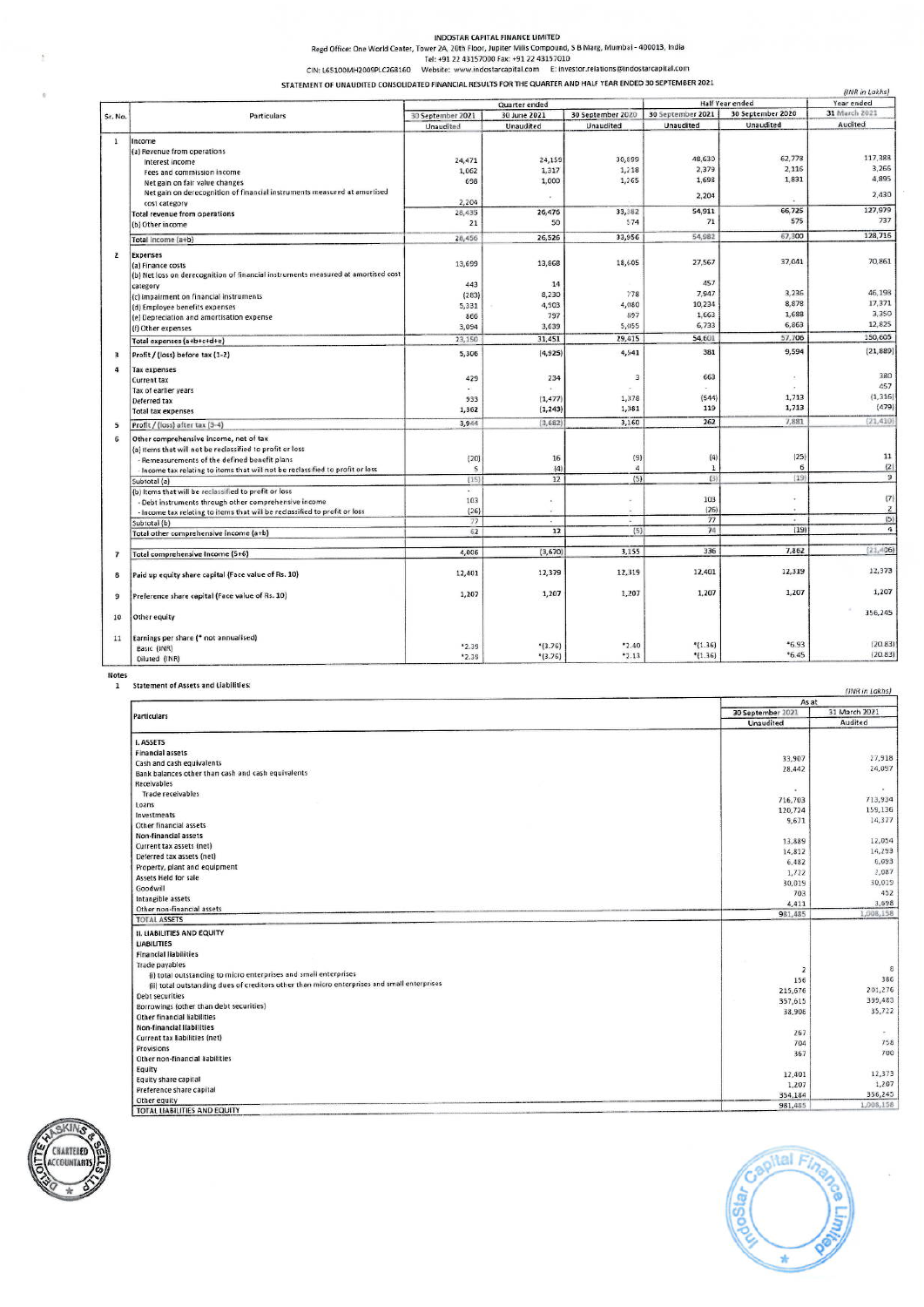INDOSTAR CAPITAL FINANCE LIMITED

Regd Office: One World Center, Tower 2A, 20th Floor, Jupiter Mills Compound, S B Marg, Mumbai - 400013, India<br>Tel: +91 22 43157000 Fax: +91 22 43157010

CIN: L65100MH2009PLC268160 Website: www.indostarcapital.com E: investor.relations@indostarcapital.com

2 Statement of Cash Flower

|                                                                                                         |                         | (INR in Lakhs)          |
|---------------------------------------------------------------------------------------------------------|-------------------------|-------------------------|
|                                                                                                         | For the half year ended | For the half year ended |
| Particulars                                                                                             | 30 September 2021       | 30 September 2020       |
|                                                                                                         | Unaudited               | Unaudited               |
| <b>Cash Flow from Operating Activities</b>                                                              |                         | 9,594                   |
| Profit before tax                                                                                       | 381                     |                         |
| Adjustments for:                                                                                        |                         |                         |
| Interest income on financial assets                                                                     | (48, 630)               | (62, 778)               |
| Finance costs                                                                                           | 27,567                  | 37,041                  |
| Depreciation and amortisation expense                                                                   | 1,663                   | 1,688                   |
| Provisions for expected credit loss                                                                     | 7,947                   | (1, 673)                |
| Provision for gratuity, compensated absences and employee advances                                      | 122                     | (2)                     |
| Loss on sale of fixed assets                                                                            | $\sim$                  | 560                     |
|                                                                                                         | 979                     | 127                     |
| Employee share based payment expense                                                                    | (1,698)                 | (1, 831)                |
| Net gain on fair value changes                                                                          | (2, 204)                |                         |
| Gain on derecognition of financial instruments measured at amortised cost category                      |                         | (17, 274)               |
|                                                                                                         | (13, 873)               |                         |
| Interest income realised on financial assets                                                            | 49,773                  | 65,715                  |
| Finance costs paid                                                                                      | (34, 580)               | (33, 366)               |
| Operating profit before working capital changes                                                         | 1,320                   | 15,075                  |
| Adjustments:                                                                                            |                         |                         |
| (Increase)/Decrease in loans and advances                                                               | (40, 147)               | 48,291                  |
|                                                                                                         | 6,617                   | 20,236                  |
| (Increase)/Decrease in other financial assets                                                           | (713)                   | 226                     |
| (Increase)/Decrease in other non-financial assets                                                       | (237)                   | (642)                   |
| Increase/(Decrease) in trade payable                                                                    | 3,760                   | (6, 164)                |
| Increase/(Decrease) in other financial liabilities                                                      |                         | (125)                   |
| Increase/(Decrease) in provisions                                                                       |                         |                         |
| Increase/(Decrease) in other non-financial liabilities                                                  | (332)                   | (278)                   |
| Cash (used in)/generated from operating activities                                                      | (29, 732)               | 76,619                  |
| Taxes (paid) / refund                                                                                   | (2, 232)                | 2,765                   |
| Net cash (used in)/generated from operating activities (A)                                              | (31, 964)               | 79,384                  |
| Cash flows from investing activities                                                                    |                         |                         |
| Purchase of property, plant and equipment                                                               | (738)                   | (135)                   |
| Sale of property, plant and equipment                                                                   |                         | 456                     |
| Purchase of Assets Held for Sale                                                                        |                         | 1,451                   |
| Purchase of intangible assets                                                                           | (422)                   | (64)                    |
|                                                                                                         | (4, 345)                | 12,776                  |
| Proceeds/(Investment) in bank deposits of maturity greater than 3 months (net)                          | (1, 279)                |                         |
| (Acquisition)/redemption of investments measured at FVOCI (net)                                         | 51,119                  | (152,099)               |
| (Acquisition)/redemption of investments measured at FVTPL (net)                                         | 18,566                  |                         |
| (Acquisition)/redemption of investments measured at amortised cost (net)                                |                         |                         |
| Net cash (used in)/generated from investing activities (B)                                              | 62,901                  | (137.615)               |
| Cash Flow from Financing Activities                                                                     |                         |                         |
| Proceeds from issue of equity shares (including securities premium and net off of share issue expenses) | 540                     | 120,900                 |
| Proceeds from borrowings                                                                                | 60,600                  | 44,601                  |
| Repayments towards bank borrowings                                                                      | (103, 345)              | (103, 428)              |
| Proceeds from issuance of Non-Convertible Debentures                                                    | 69,590                  | 38,641                  |
|                                                                                                         | (44, 080)               |                         |
| Repayments towards Non-Convertible Debentures                                                           | (2, 963)                | 16,706                  |
| Proceeds from/{repayments towards) Commercial Papers (net)                                              | (1, 401)                | (785)                   |
| <b>Payment of lease liabilities</b>                                                                     | (3, 889)                |                         |
| Dividend paid to Compulsorily Convertible Preference Shares                                             |                         |                         |
| Net cash (used in)/generated from financing activities (C)                                              | (24, 948)               | 116,635                 |
| Net Increase/(decrease) in cash and cash equivalents (A) + (B) + (C)                                    | 5,989                   | 58,404                  |
| Cash and Cash Equivalents at the beginning of the period                                                | 27,918                  | 15,835                  |
| Cash and Cash Equivalents at the end of the period                                                      | 33,907                  | 75,239                  |

3 The Group reports quarterly financial results on consolidated basis, pursuant to Regulation 33 of the SEBI (Listing Obligations and Disclosure Requirements) Regulations, 2015 read with SEBI circular dated 5 July 2016. Th

The key information of the unaudited standalone financial results of the Company are given below:

|                                                         | Quarter ended                  |                           |                                | Half Year ended                | Year ended                     |                          |
|---------------------------------------------------------|--------------------------------|---------------------------|--------------------------------|--------------------------------|--------------------------------|--------------------------|
| Particulars                                             | 30 September 2021<br>Unaudited | 30 June 2021<br>Unaudited | 30 September 2020<br>Unaudited | 30 September 2021<br>Unaudited | 30 September 2020<br>Unaudited | 31 March 2021<br>Audited |
|                                                         |                                |                           |                                |                                |                                |                          |
| Revenue from operations (including other income)        | 25,524                         | 24,560                    | 32,257                         | 50,084                         | 64,102                         | 119,327                  |
| Profit / (loss) before tax                              | 4,326                          | (5, 544)                  | 4,015                          | (1, 218)                       | 8.623                          | (25, 711)                |
|                                                         | 3,237                          | (4, 149)                  | 2,780                          | (912)                          | 7,101                          | (24, 147)                |
| Profit / (loss) after tax<br>Total comprehensive Income | 3,302                          | (4, 138)                  | 2.774                          | (836)                          | 7,083                          | (24, 146)                |

4 IndoStar Capital Finance Limited ("ICFL" or "the Company") during the quarter and half year ended 30 September 2021 has allotted 2,15,600 and 2,80,000 equity shares of INR 10 each fully paid respectively, on exercise of options by eligible employees, in accordance with the Company's Employee Stock Option Schemes.

5 The Secured Listed Non-Convertible Debentures of the Company as on 30 September 2021 are secured by first pari-passu charge on a freehold land owned by the Company and/or standard receivables and / or cash / cash<br>equival respective offer documents.

6 Estimation of uncertainty relating to COVID-19 global health pandemic:

sumauon or uncertainty reiating to COVID-19 grobal neatin parisements; the Group has considered internal and external sources of information, economic forecasts and industry reports upto the date of approval of these in as ine run extent or impact or the paintenac or the Group's responses thereto, which are highly uncertain at this time.

The unaudited consolidated financial results of the Company for the quarter and half year ended 30 September 2021 have been reviewed by the Audit Committee and subsequently approved at the meeting of the Board of Directors  $\overline{\phantom{a}}$ held on 10 November 2021. The unaudited consolidated financial results have been subjected to limited review by the Statutory Auditor of the Company.



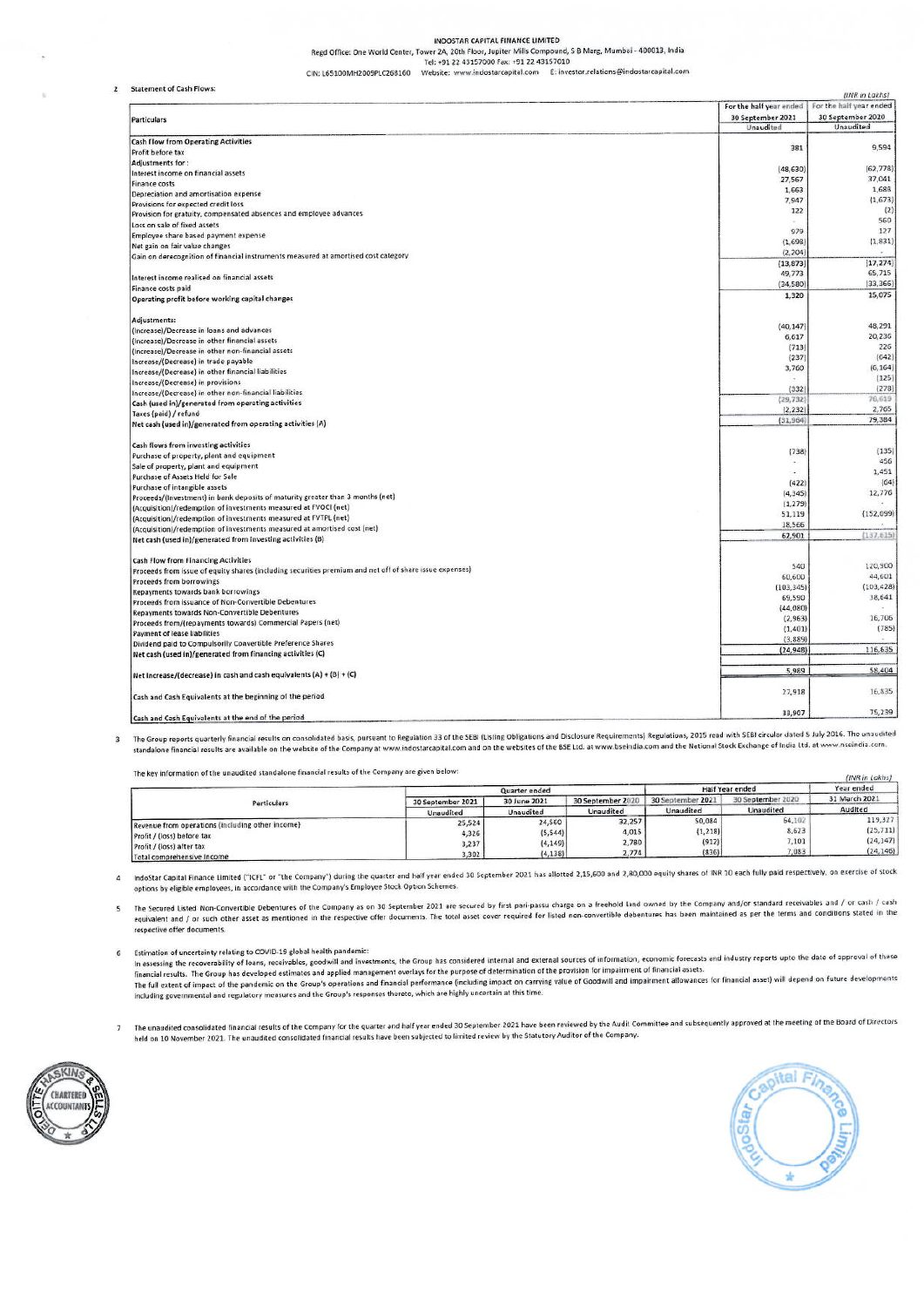#### INDOSTAR CAPITAL FINANCE LIMITED

Regd Office: One World Center, Tower 2A, 20th Floor, Jupiter Mills Compound, S 8 Marg, Mumbai - 400013, India<br>Tel: +91 22 43157000 Fax: +91 22 43157010

CIN: L65100MH2009PLC268160 Website: www.indostarcapital.com E: investor.relations@indostarcapital.com

Segment wise revenue, results, total assets and total liabilities in terms of Regulation 33 of the SEBI (Listing Obligations and Disclosure Requirements) Regulations, 2015 as amended.

|         | Particulars                                      |                   | Quarter ended |                   |                   | Half Year ended   |               |
|---------|--------------------------------------------------|-------------------|---------------|-------------------|-------------------|-------------------|---------------|
| Sr. No. |                                                  | 30 September 2021 | 30 June 2021  | 30 September 2020 | 30 September 2021 | 30 September 2020 | 31 March 2021 |
|         |                                                  | Unaudited         | Unaudited     | Unaudited         | Unaudited         | Unaudited         | Audited       |
|         | Gross segment revenue from continuing operations |                   |               |                   |                   |                   |               |
| (a)     | Large corporate                                  | 7,927             | 5,869         | 9.305             | 13,796            | 19,908            | 34,015        |
| (b)     | SME                                              | 4,647             | 4.519         | 4,196             | 9.166             | 8,551             | 18,225        |
| (c)     | <b>Commercial vehicles</b>                       | 11,194            | 11,760        | 14,591            | 22,954            | 29,805            | 55,565        |
| (d)     | <b>Housing finance</b>                           | 3,371             | 2,992         | 2,309             | 6,363             | 5,438             | 13,407        |
| (e)     | Unallocated                                      | 1,317             | 1,386         | 2,355             | 2,703             | 3,598             | 7,504         |
|         | Segment revenue from continuing operations       | 28,456            | 26,526        | 33,956            | 54,982            | 67,300            | 128,716       |
|         | <b>Segment results</b>                           |                   |               |                   |                   |                   |               |
| (a)     | Large corporate                                  | 8,885             | 2,233         | 2,076             | 11,118            | 5,681             | 4,073         |
| (b)     | SME                                              | 3,678             | (1, 324)      | 1,038             | 2,354             | 2,679             | 2,594         |
| (c)     | Commercial vehicles                              | (3,786)           | (1, 715)      | 3,949             | (5, 501)          | 7,210             | (15, 736)     |
| (d)     | <b>Housing finance</b>                           | 1,075             | 606           | (397)             | 1,681             | 963               | 3,867         |
| (e)     | Unallocated                                      | (4, 546)          | (4, 725)      | (2, 125)          | (9,271)           | (6, 939)          | (16, 687)     |
|         | Profit/(loss) before tax                         | 5,306             | (4, 925)      | 4,541             | 381               | 9,594             | (21, 889)     |
|         | Segment assets                                   |                   |               |                   |                   |                   |               |
| (a)     | Large corporate                                  | 164,653           | 203,162       | 248, 347          | 164,653           | 248,847           | 207,024<br>٠  |
| (b)     | SME                                              | 150,789           | 134,645       | 137,787           | 150,789           | 137,787           | 142,953       |
| (c)     | Commercial vehicles                              | 384,866           | 369,221       | 392,590           | 384,866           | 392,590           | 364,226       |
| (d)     | <b>Housing finance</b>                           | 102,805           | 95,658        | 84, 179           | 102,805           | 84,479            | 88,811        |
| (e)     | Unallocated                                      | 178,372           | 155,554       | 271,428           | 178,372           | 271,428           | 205,144       |
|         | <b>Total assets</b>                              | 981.485           | 958,240       | 1,135,131         | 981,485           | 1,135,131         | 1,008,158     |
|         | <b>Segment liabilities</b>                       |                   |               |                   |                   |                   |               |
| (a)     | Large corporate                                  | 100,189           | 121,300       | 158,322           | 100,189           | 158,322           | 125,571       |
| (b)     | SME                                              | 99,949            | 86,261        | 91,531            | 99,949            | 91,531            | 91,462        |
| (c)     | Commercial vehicles                              | 255,783           | 250,578       | 286,311           | 255,783           | 286,311           | 251,980       |
| (d)     | <b>Housing finance</b>                           | 55,343            | 73,642        | 65,760            | 55,343            | 65,760            | 67,280        |
| (e)     | Unallocated                                      | 102,429           | 63,547        | 136,263           | 102,429           | 136,263           | 102,040       |
|         | <b>Total liabilities</b>                         | 613,693           | 595,328       | 738,187           | 613,693           | 738,187           | 638,333       |
|         |                                                  |                   |               |                   |                   |                   |               |

The Board of Directors of the Company at their meeting held on 17 June 2021 declared and approved payment of dividend due on 1,20,68,966 Compulsorily Convertible Preference Shares of face value Rs. 10 each allotted on 27<br>M  $\overline{9}$ 

10 Figures for the previous periods / year have been regrouped, restated and / or reclassified wherever considered necessary to make them comparable to the current periods / year presentation



Place: Mumbai Date: 10 November 2021 For and on behalf of the Board of Directors of<br>IndoStar Capital Finance Limited

R. Lidle R. Sridhar Executive Vice-Chairman & CEO<br>DIN: 00136697



train in Labbell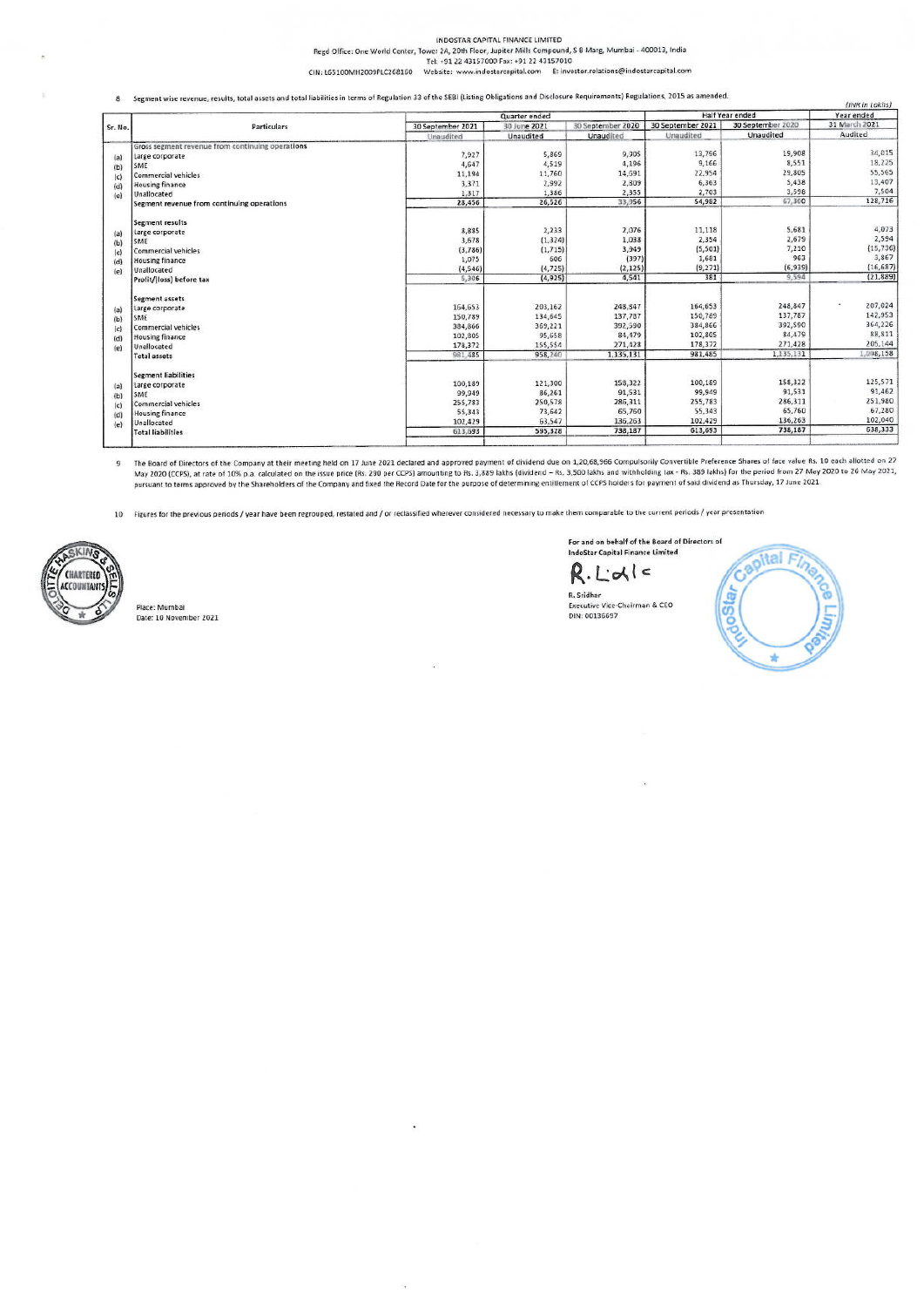# **Deloitte Haskins & Sells LLP**

Chartered Accountants One International Center Tower 3, 32<sup>nd</sup> Floor Senapati Bapat Marg Elphinstone Road (West) Mumbai – 400 013 Maharashtra, India

Tele: + 91 22 6185 4000 Fax: +91 22 6185 4001

#### **INDEPENDENT AUDITOR'S REVIEW REPORT ON REVIEW OF INTERIM CONSOLIDATED FINANCIAL RESULTS**

### **TO THE BOARD OF DIRECTORS OF INDOSTAR CAPITAL FINANCE LIMITED**

- 1. We have reviewed the accompanying Statement of Consolidated Unaudited Financial Results of **INDOSTAR CAPITAL FINANCE LIMITED** ("the Parent") and its subsidiaries (the Parent and its subsidiaries together referred to as "the Group"), for the quarter and half year ended September 30, 2021 ("the Statement") being submitted by the Parent pursuant to the requirement of Regulation 33 of the SEBI (Listing Obligations and Disclosure Requirements) Regulations, 2015, as amended.
- 2. This Statement, which is the responsibility of the Parent's Management and approved by the Parent's Board of Directors, has been prepared in accordance with the recognition and measurement principles laid down in the Indian Accounting Standard 34 "Interim Financial Reporting" ("Ind AS 34"), prescribed under Section 133 of the Companies Act, 2013 read with relevant rules issued thereunder and other accounting principles generally accepted in India. Our responsibility is to express a conclusion on the Statement based on our review.
- 3. We conducted our review of the Statement in accordance with the Standard on Review Engagements (SRE) 2410 "Review of Interim Financial Information Performed by the Independent Auditor of the Entity"*,* issued by the Institute of Chartered Accountants of India (ICAI). A review of interim financial information consists of making inquiries, primarily of Parent's personnel responsible for financial and accounting matters, and applying analytical and other review procedures. A review is substantially less in scope than an audit conducted in accordance with Standards on Auditing specified under Section 143(10) of the Companies Act, 2013 and consequently does not enable us to obtain assurance that we would become aware of all significant matters that might be identified in an audit. Accordingly, we do not express an audit opinion.

We also performed procedures in accordance with the circular issued by the SEBI under Regulation 33(8) of the SEBI (Listing Obligations and Disclosure Requirements) Regulations, 2015, as amended, to the extent applicable.

- 4. The Statement includes the results of the following entities:
	- a. IndoStar Home Finance Private Limited
	- b. IndoStar Asset Advisory Private Limited
- 5. Based on our review conducted and procedures performed as stated in paragraph 3 above, and based on the consideration of the review report of the other auditors referred to in paragraph 7 below, nothing has come to our attention that causes us to believe that the accompanying Statement, prepared in accordance with the recognition and measurement